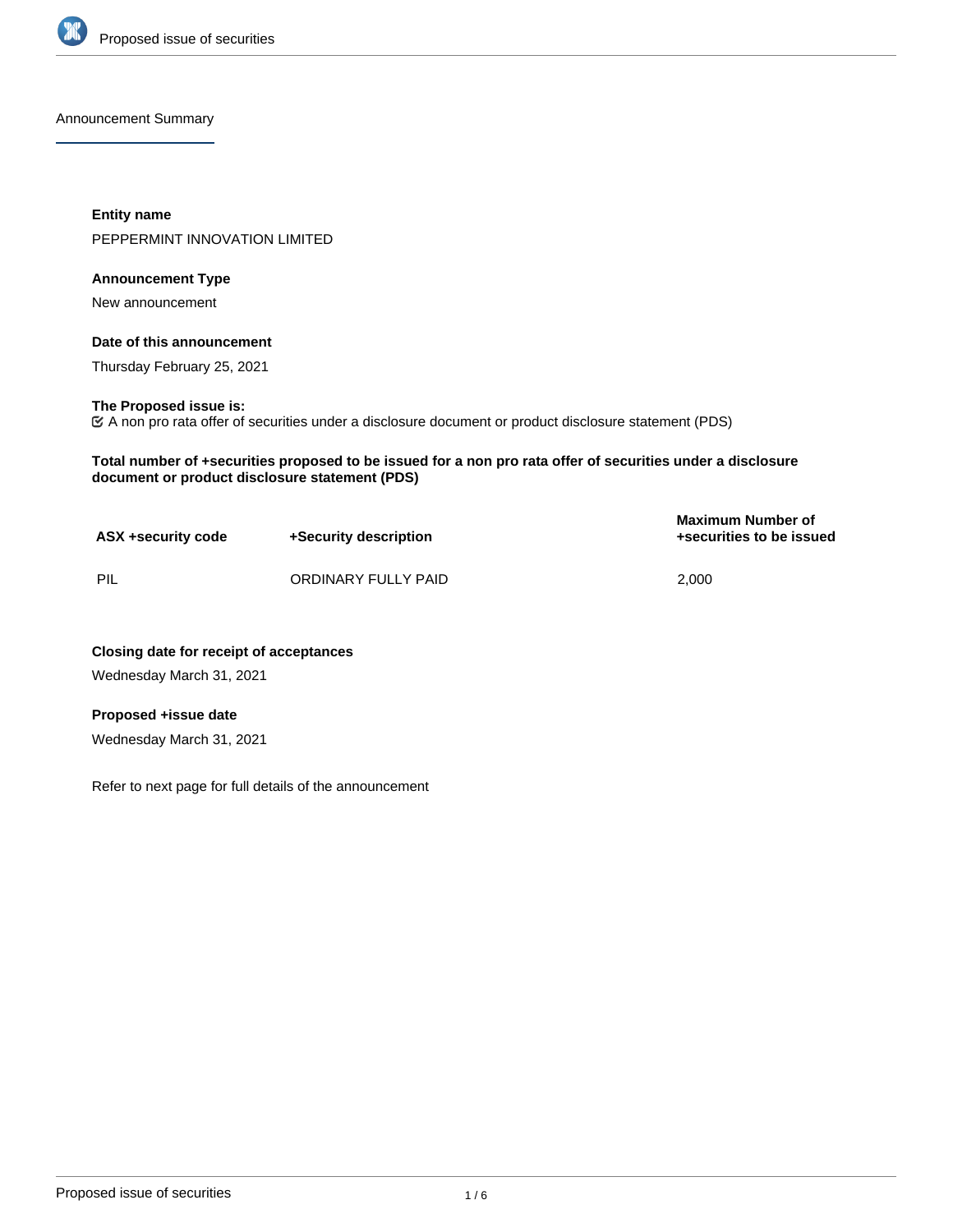

Part 1 - Entity and announcement details

## **1.1 Name of +Entity**

PEPPERMINT INNOVATION LIMITED

We (the entity named above) give ASX the following information about a proposed issue of +securities and, if ASX agrees to +quote any of the +securities (including any rights) on a +deferred settlement basis, we agree to the matters set out in Appendix 3B of the ASX Listing Rules.

**1.2 Registered Number Type**

**ACN** 

**Registration Number**

125931964

**1.3 ASX issuer code**

PIL

# **1.4 The announcement is**

New announcement

## **1.5 Date of this announcement**

Thursday February 25, 2021

**1.6 The Proposed issue is:**

A non-+pro rata offer of +securities under a +disclosure document or +PDS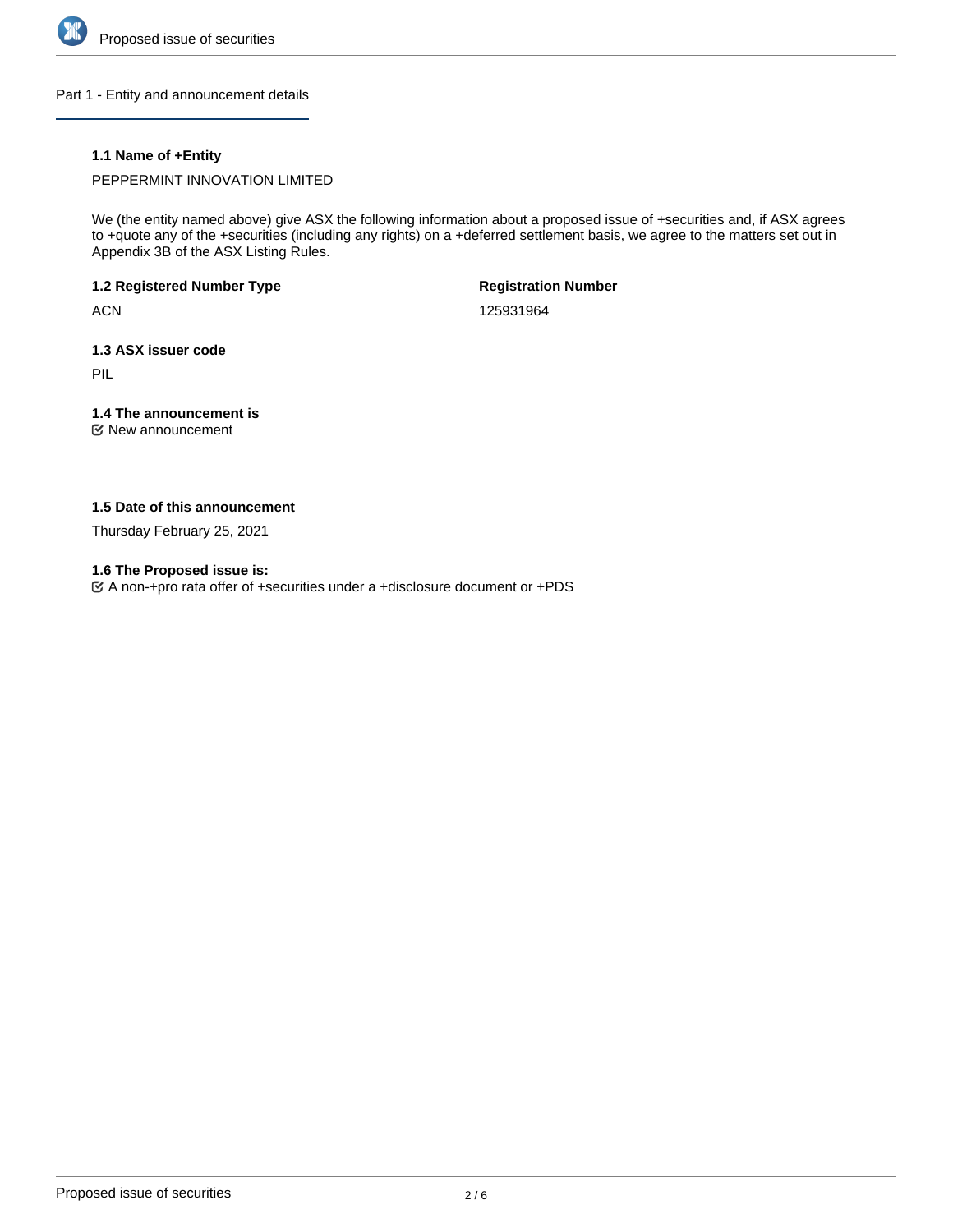

Part 5 - Details of proposed non-pro rata offer under a disclosure document or PDS

Part 5A - Conditions

**5A.1 - Are any of the following approvals required for the non-+pro rata offer of +securities under a +disclosure document or +PDS?**

- **+Security holder approval**
- **Court approval**
- **Lodgement of court order with +ASIC**
- **ACCC approval**
- **FIRB approval**
- **Another approval/condition external to the entity**

No

Part 5B - Offer details

**Is the proposed security a 'New class' (+securities in a class that is not yet quoted or recorded by ASX) or an 'Existing class' (additional securities in a class that is already quoted or recorded by ASX)?** Existing class

**Will the proposed issue of this +security include an offer of attaching +securities?** No

Details of +securities proposed to be issued

**ASX +security code and description**

PIL : ORDINARY FULLY PAID

**The number of +securities to be offered under the +disclosure document or +PDS**

2,000

**Will the offer be conditional on applications for a minimum number of +securities being received or a minimum amount being raised (i.e. a minimum subscription condition)?** No

**Will individual security holders be required to accept the offer for a minimum number or value of +securities (i.e. a minimum acceptance condition)?** No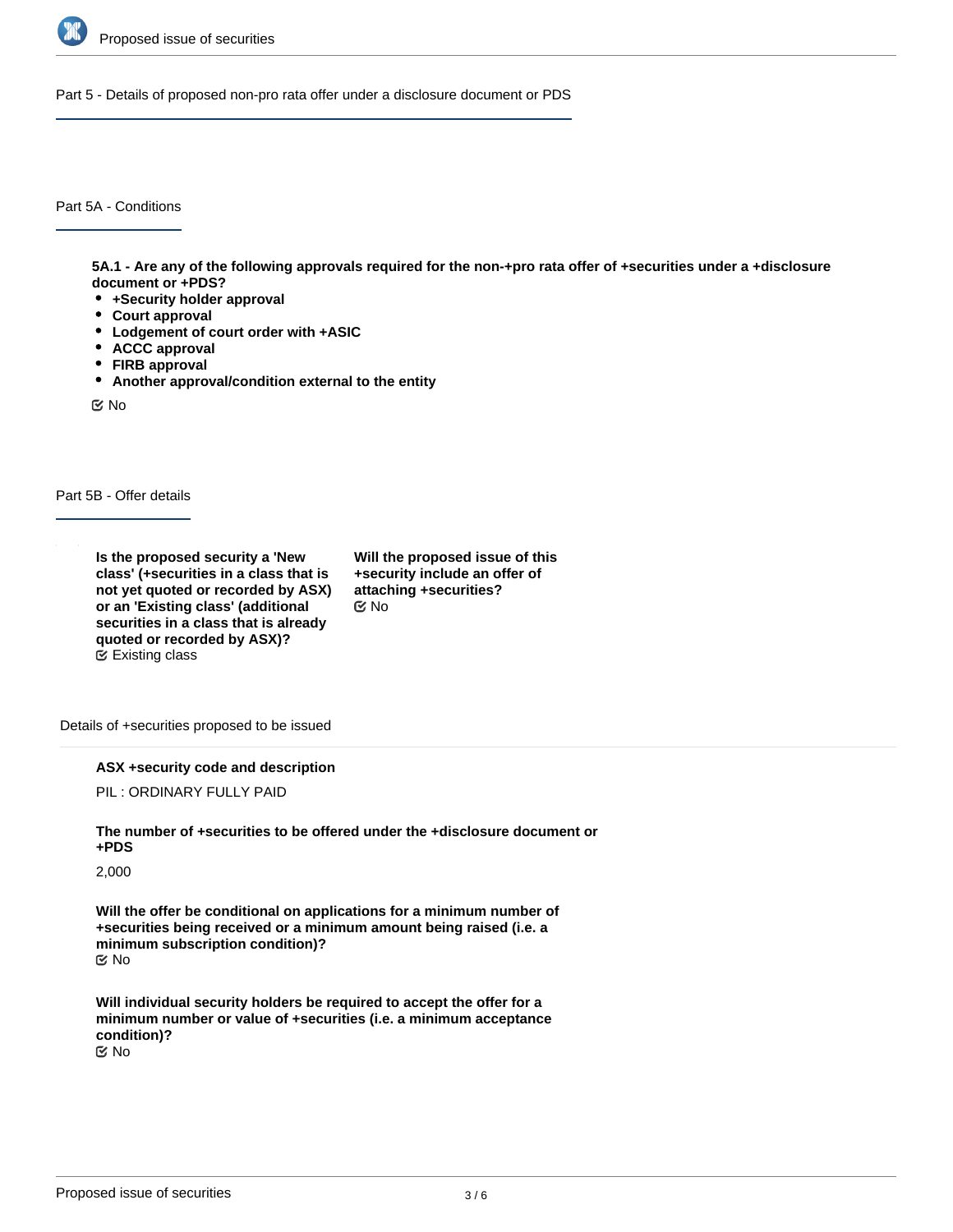

**Will individual security holders be limited to accepting the offer for a maximum number or value of +securities (i.e. a maximum acceptance condition)?** No

**Offer price details**

**Has the offer price been determined?** Yes

**In what currency will the offer be made? What is the offer price per +security?** AUD 0.01000

AUD - Australian Dollar

**Oversubscription & Scale back details**

**Will the entity be entitled to accept over-subscriptions?** No

**Will a scale back be applied if the offer is over-subscribed?** No

**Will these +securities rank equally in all respects from their issue date with the existing issued +securities in that class?** Yes

Part 5C - Timetable

## **5C.1 Lodgement date of +disclosure document or +PDS with ASIC**

Thursday February 25, 2021

**5C.2 Date when +disclosure document or +PDS and acceptance forms will be made available to investors**

Friday February 26, 2021

#### **5C.3 Offer open date**

Friday February 26, 2021

#### **5C.4 Closing date for receipt of acceptances**

Wednesday March 31, 2021

## **5C.6 Proposed +issue date**

Wednesday March 31, 2021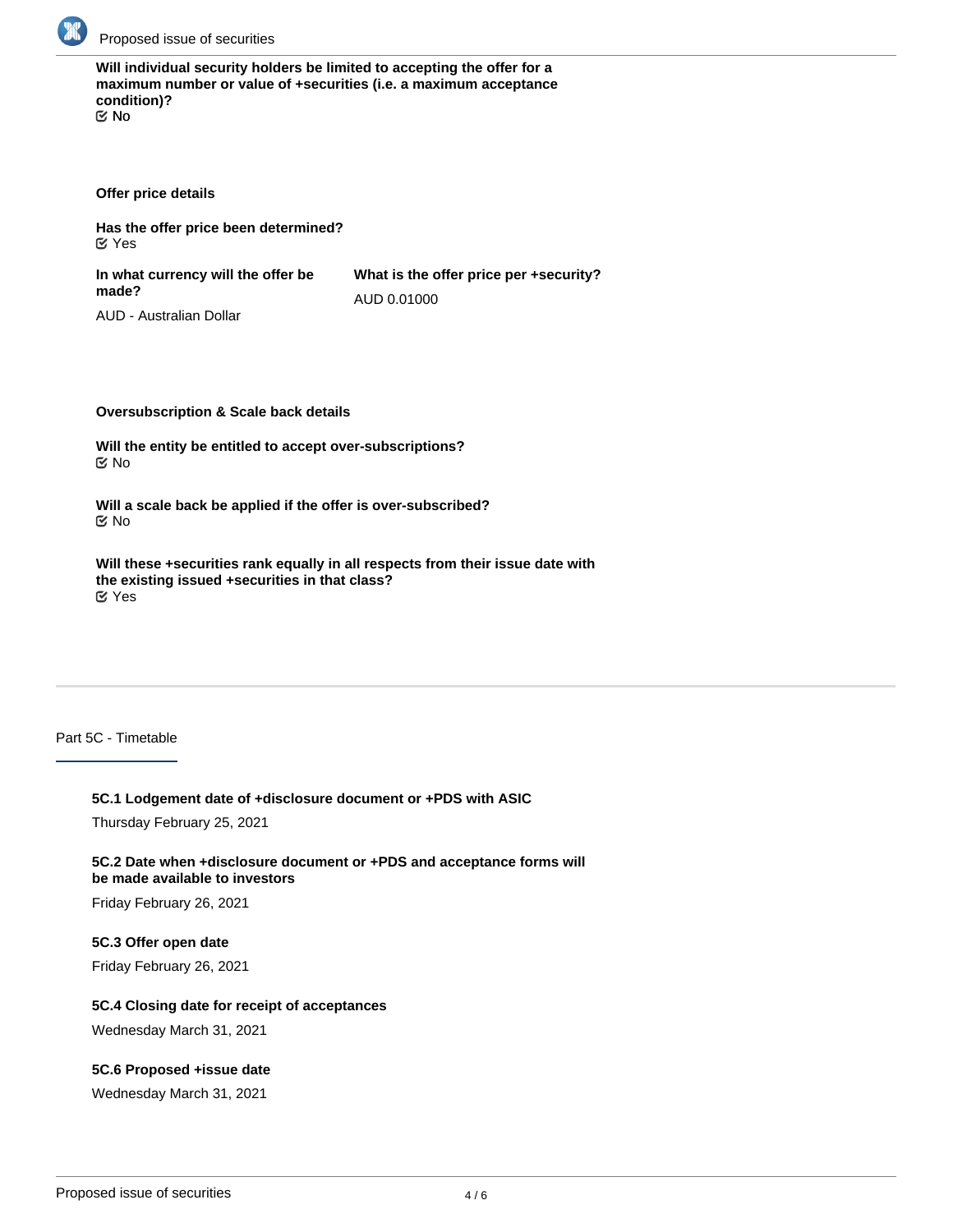

Part 5D - Listing Rule requirements

**5D.1 Has the entity obtained, or is it obtaining, +security holder approval for the entire issue under listing rule 7.1?** No

**5D.1b Are any of the +securities proposed to be issued without +security holder approval using the entity's 15% placement capacity under listing rule 7.1?** Yes

**5D.1b ( i ) How many +securities are proposed to be issued without +security holder approval using the entity's 15% placement capacity under listing rule 7.1?**

2,000

**5D.1c Are any of the +securities proposed to be issued without +security holder approval using the entity's additional 10% placement capacity under listing rule 7.1A (if applicable)?** No

**5D.2 Is a party referred to in listing rule 10.11 participating in the proposed issue?** No

Part 5E - Fees and expenses

**5E.1 Will there be a lead manager or broker to the proposed offer?** No

**5E.2 Is the proposed offer to be underwritten?** No

**5E.3 Will brokers who lodge acceptances or renunciations on behalf of eligible +security holders be paid a handling fee or commission?** No

#### **5E.4 Details of any other material fees or costs to be incurred by the entity in connection with the proposed offer**

Part 5F - Further Information

#### **5F.01 The purpose(s) for which the entity intends to use the cash raised by the proposed issue**

Working Capital

**5F.1 Will the entity be changing its dividend/distribution policy if the proposed offer is successful?** No